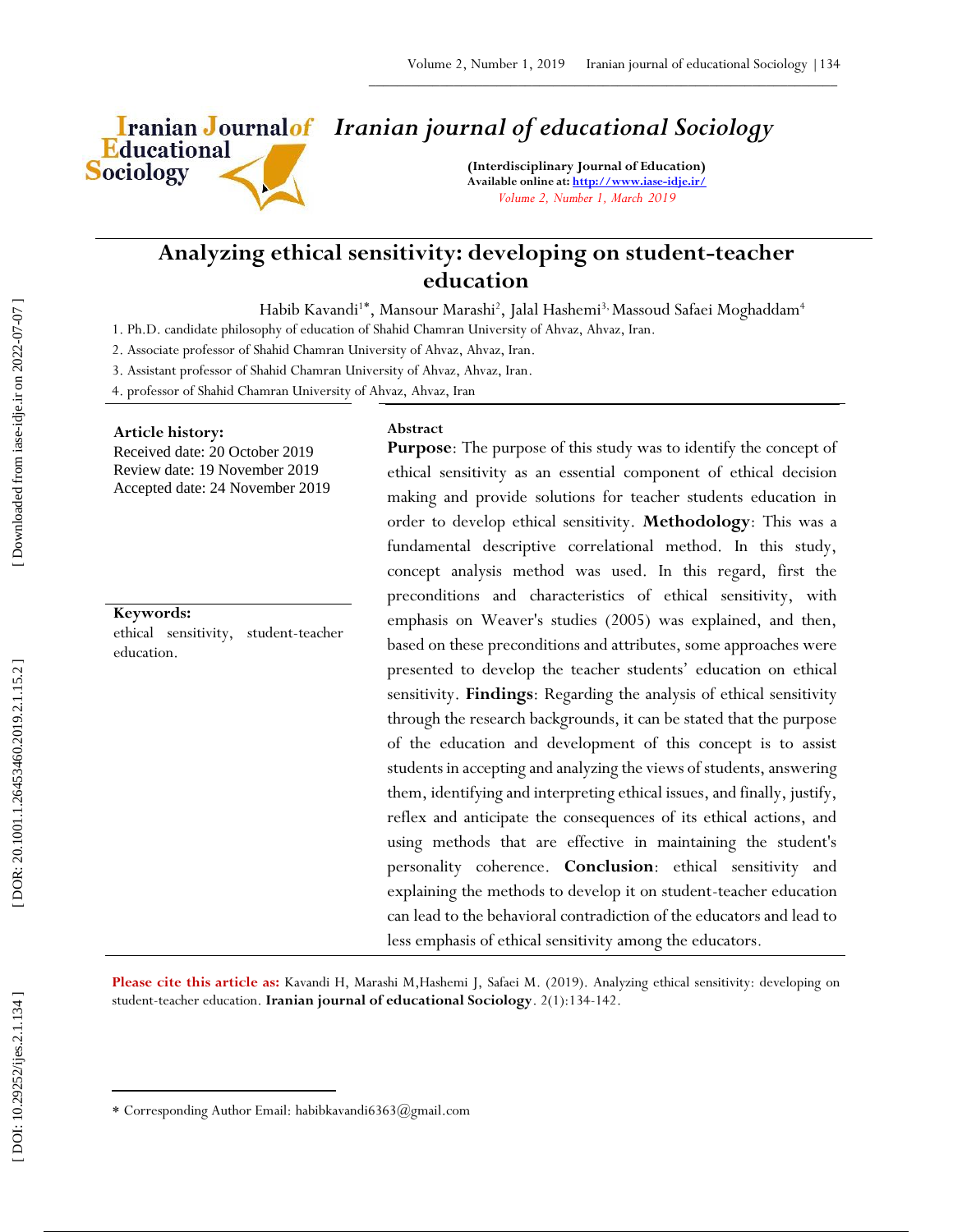#### **1. Introduction**

"Ethics", along with traditions, customs, habits and laws and even beyond them, is one of the important factors regulating social life, so that no society can ensure its survival for a long time without ethics Historical accumulated experiences of humankind suggest is far from the item of ethics and its endeavors will suffer irrevocable damage. Thus, thoughtful people and all human societies have always strived for theoretical and practical work of ethics and have tolerated heavy costs (Najarzadegan, 2009: 5). There are many definitions in relation to ethics, but the term "ethics" is means the way of prosperity of a society in the moralization of the human beings of that society (Ahangari, 2007: 12). In fact, morality is defined as a set of internal and spiritual traits of man, which manifests itself as acts and behaviors that arise from the inner mood of mankind (Izadi & et al., 2013: 44). Ethics philosophy is an attempt to achieve a systematic understanding of the nature of morality and what ethics asks of us. The domain of morality is one of the most important and most dynamic philosophical spheres of contemporary era, and this importance above all is based on learning and generality. All people, regardless of the way of life they choose, find a relation to morality. Hence, ethics is one of the components of everyday life, and the general public is involved in it, and the lack of observing some ethical standards raises concerns at the community level (Peikani, 2013: 129).

Ethical decision making refers to the decision -making process in order to identify the issues by analyzing them according to the ethical standard and the decision to do so based on ethical standards (Hassan Pour & et al., 2011: 58). Based on Kolberg's ethical development theory, ethical decision making involves four components of ethical sensitivity, ethical judgment, ethical motivation and ethical character. Hence, ethical sensitivity is considered as the first element in the process of moral action (Narvaez, Rest & Thoma, 2000; quoted by Imanifar & et al., 2015). Ethical sensitivity can be described as "attention" to the ethical values in an accumulated situation of conflict and self -awareness of the role and position of self in that position (Lutzen, Dahlqvist, Eriksson & Norberg, 2006). This concept means ethical understanding and ethical concerns and interests. Accordingly, a person must be able to distinguish between the right and the wrong, to have this concern and think about it or to discuss with others (Ersoy & Gundogmus, 2003; quoted by Sajjadiyeh, 2015: 97).

In the last decade, attention has also been paid to ethical sensitivity in relation to formal education. In this regard, we can refer to Ebrahimi (2015), Ebrahimi (2013), Gholami & Ebrahimi (2015), chughtai, Jamil & mahboob (2019), Schutte (2017), Nadaraja & Mustafa (2017) researches who agree about the development of theoretical and empirical knowledge of ethical principles and ethical sensitivity among educators and educational managers and surrounding group. In recent years, many scholars have emphasized the existence of an ethical crisis and the need for ethical education in society. Ghaneirad (2014), head of the Iranian Sociological Association, says that the first problem of our society is the ethics issue; Khaniki (2014) believes that the Iranian society faces various levels of crisis and moral corruption, and Farastkhah in the book "We Iranians" writes that various aspects of ethics in the Iranian society are weak and unacceptable (Farastkhah, 2014).

As it was said, it is imperative to address ethical sensitivity and ethics education. In order to be able to educate people who have a strong moral sense to certain situations, ethical education can play a more crucial role. In other words, it can be said that ethical education is performed to make people morally bound and perform moral acts; hence the growth of ethical sensitivity and moral perception refers to the nature of moral education. Often, moral education focuses on teaching freedom, fairness, salvation, and public wel l being of others, respect for belief and truth -seeking. In ethics training, family, education, and the media can be more effective than other institutions. This research will emphasize the role of the educational institution. The teaching of ethical virtues to bring man to personal salvation and social welfare is of great importance and the intellectual and ethical development of human beings is actualized based on education and one of the pioneers in this regard is education (Farhud, 2011:3).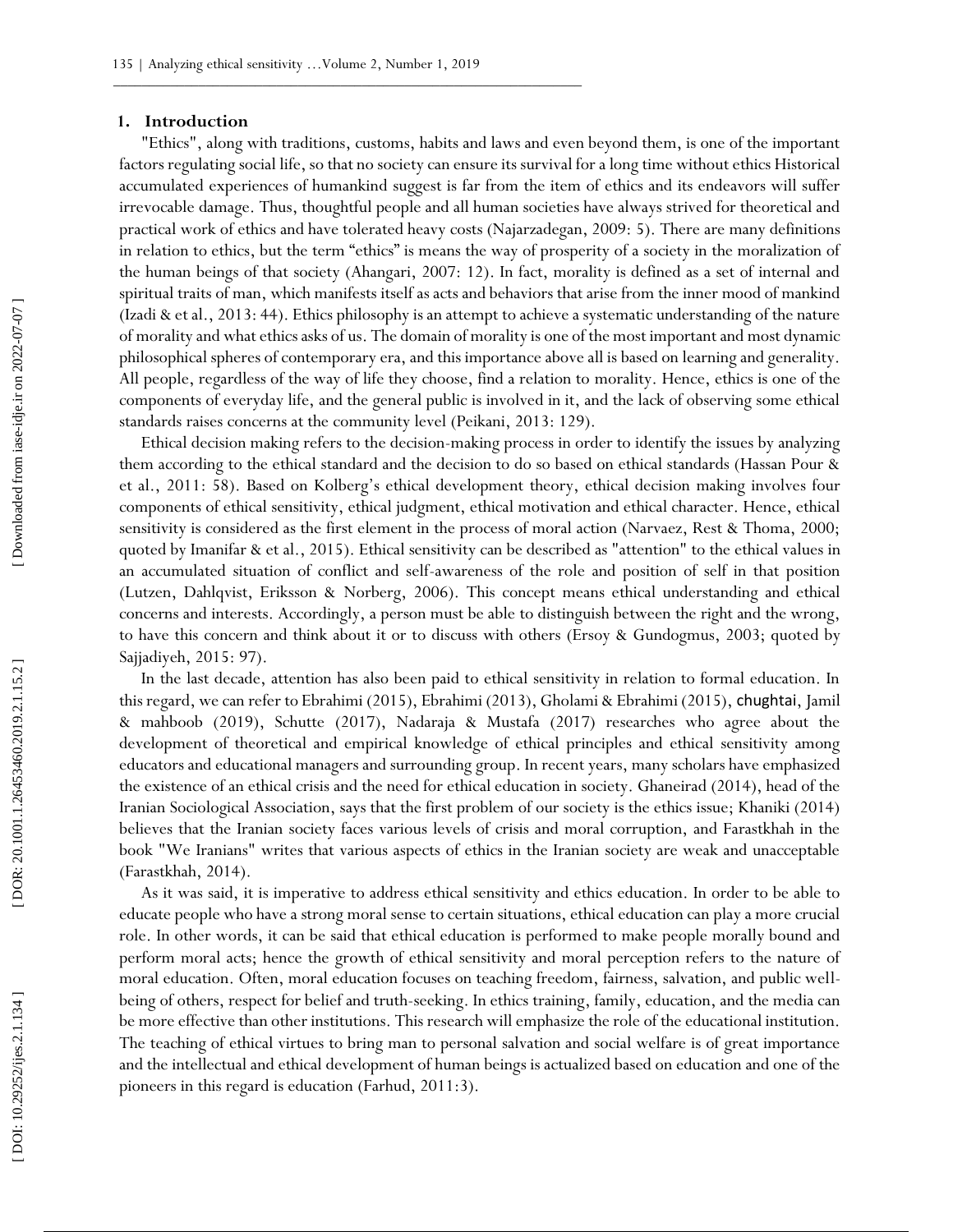One of the special missions of education is ethical development and virtue cultivation in learners; hence, one of the main goals of educating the educator is to train educators who are equipped with ethical sensitivity as an essential component of ethical decision making and apply it in their own teaching philosophy by which they can educate ethical students (Ebrahimi, 2013: 4). In this regard, the present study aims to analyze the concept of "ethical sensitivity", guidelines and educational interventions to develop ethical sensitivity among teacher education students using analytical research method and approach and be inspired of Weawer studies (2016). And this will lead to the ethical growth of students.

### **2. Methodology**

The current research is fundamental and applies on the basis of the goal and it is descriptive and survey which is done through semi - structured deep interview. Ahvaz high school teachers were selected as the population of the study and 20 people were selected as the specialist through using Snowball sampling. Content analysis was employed to organize and categorize the content of the interview.

## **3. Findings**

ethical sensitivity can be considered as a combination of the term ethics and sensitivity. From this perspective, it should be noted that each of these terms plays a role in this conceptual composition. The analysis of this role can be done by examining Weawer (2005) definition of ethical sensitivity. Accordingly, the placement of the term "sensitivity" along with ethics means that it makes ethical action dependent upon a type of competence, the competition that is acquired like other types of sensitivities. Accordingly, using the term "sensitivity" in this combination indicates the ability to grow the precondition skills of ethical behavior. Later, we will examine two concepts of ethics and ethical sensitivity.

Analyze the concept of ethics: Another important aspect of ethical sensitivity is the concept of ethics. Different ethical approaches have given different definitions of it, taking into account different meanings for morality. Despite this difference, there are specific conceptual components in the concept of ethics that is used as position of different approaches. The first conceptual component is of ethics is rule or value. Without a rule or value, ethics is not meaningful because it is considered an ethical affair which is done based on special rule or value. Another notion of ethics is human action. Ethics is meaningless without considering man and his actions. Therefore, this is a human act that is attributed to its ethical or non -ethical nature, and wherever we discuss about ethics, human action is considered. The current concept in ethics is a combination of the conceptual component of human action. The way of different viewpoints of human action and how it is explained will create differences in their explanation of ethical action. For example, when human action from the point of view of behaviorism is reduced to conditional behavior and seen in this form, its requirements are highlighted in ethical education, and sometimes when human intention and its determination in the process of action are considered, his choices are considered to be important from ethical aspects. Hence, the relationship between human action with him is one of the conceptual issues below this concept. A discussion of the institutionalization of morality and ethical traits in human actions can be considered from this perspective. Another aspect of human action, is the effects created in surrounding environment. This environment is either human or non -human. The acts evaluation from its aspect is one of the components of human action that can be considered in ethics issue (Sajjadiyeh, 2015: 94).

It should be noted that the extension of the concept of ethics and its related discussion makes its conceptual -logical analysis with difficulty because the variety of components discussed in different perspectives makes finding the main components as challenging. At the same time, the review of literature on ethical sensitivity shows the adequacy of this analysis. Thus, the constructive components of ethics, as shown in the figure, are related to each other. The structure of the concept of ethical sensitivity: The structure of the concept of ethical sensitivity in this study is analyzed by analyzing the following components: definitions, preconditions and characteristics. Definition: Ethical sensitivity has a futuristic view, and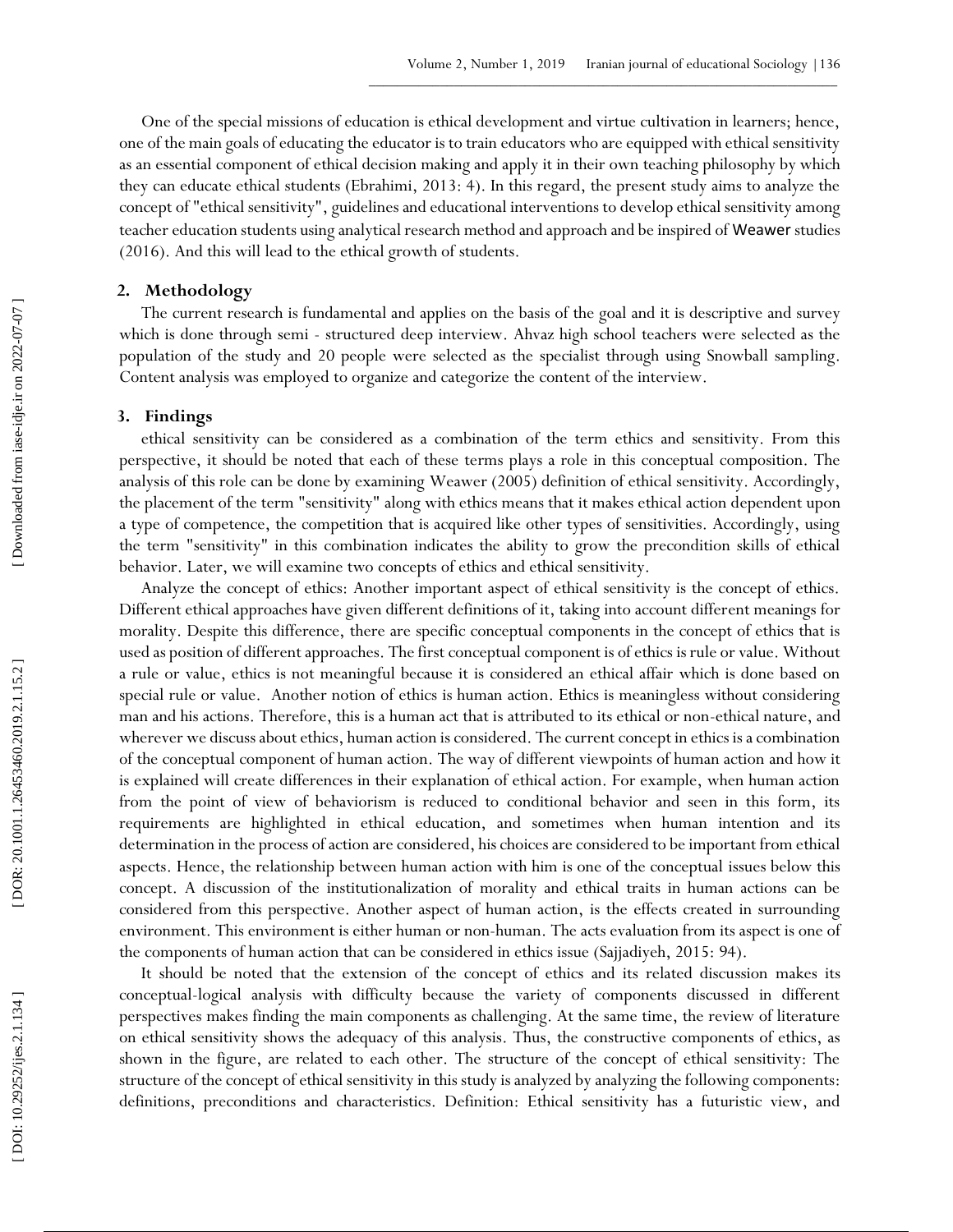collective well -being is at the center of its attention (Baron, 1991) and is organized in order to prevent injury to others, loyalty and commitment (Procario -Foley & McLaughlin, 2003).

Ethical sensitivity in people is not all or nothing (yes and no), but it follows a process or continuum in varying degrees, because its components of knowledge and skill grow through action, study, and education, so over the time, the expert becomes sensitive ethically (Baldwin & Bunch, 2000). The attitude that ethical sensitivity is an intrinsic and acquired phenomenon is verified by Weaver (2005) finding that ethical sensitivity has a composite core consisting of inherent affection and acquired components of knowledge, perception, skill, and responsibility. According to researchers in the field of psychology, the cognitive perceptual component of ethical sensitivity can be enhanced. For example, a person who only sees an image in an obscure form can be guided toward seeing another (Kyte, 1996). Ethical sensitivity can first be mitigated by environmental factors, including socialization, psychotherapy, and human transformation and then it is developed. However, the study of the literature suggests a lack of consensus on the definition of the concept of ethical sensitivity. Weaver (2005) studies have helped to summarize, categorize and integrate various definitions of this concept. According to Weaver, four aspects of ethical sensitivity are more complex among the various definitions of other definitions. First, ethical sensitivity is an emotional aspect of care that focuses on compassion and values of altruism, tolerance, and in general among all humans (as a process that has severity and weakness). Second, ethical sensitivity is an aspect of decision -making, which involves understanding, interpreting the ethical load of a situation. Third, ethical sensitivity is a means of obtaining a more complete understanding of a given position. Fourth, ethical sensitivity is a duty that is preceded by the responsible person's agency. Accordingly, the following consolidated definition of ethical sensitivity in professional practice is suggested:

The ethical sensitivity of decision -making and wise and compassionate action in the midst of uncertainty is a given careful position, and also includes the ability to predict the consequences of decisions and rely on courage. The circumstances in which their presence is necessary for the formation of the concept or the behavior that distinguishes the occurrence of created attributes. Ethical sensitivity in professional practice requires an uncertainty surrounding from the specialist and being exposed to the suffering cues of patient. Relations between professionals and clients must have the distinctive attributes of receptivity, responsiveness and courage. Receptivity means accepting the views of others. Receptivity means that the specialist can accept the views of many other people even outside of his culture and analyze it with tolerance (Ebrahimi, 2015: 31). Receptivity requires suspension of judgment in order to avoid being caught up in inadequate and wrong ideas (Holland, 1998).

 Responsiveness is one's commitment to respond to what he is doing (Rashidpour & Rahimi Kia, 2005: 23). In fact, Responsiveness is a sense of responsibility in relation to the effects of its actions or its possible actions (Rest, 1986). Ethical courage is to act in accordance with morals and values, without any fear that is, to overcome fear and adhere to values, that is, to act correctly in the face of ethical challenges (Lachman, 2007: 131 -133). Thus, it can be stated that courage can be a component of choice; as, one must accept responsibility for the consequences of his or her behavior. From another view, ethical courage can be considered as an essential characteristic of ethical behavior of teachers and experts in dealing with clients.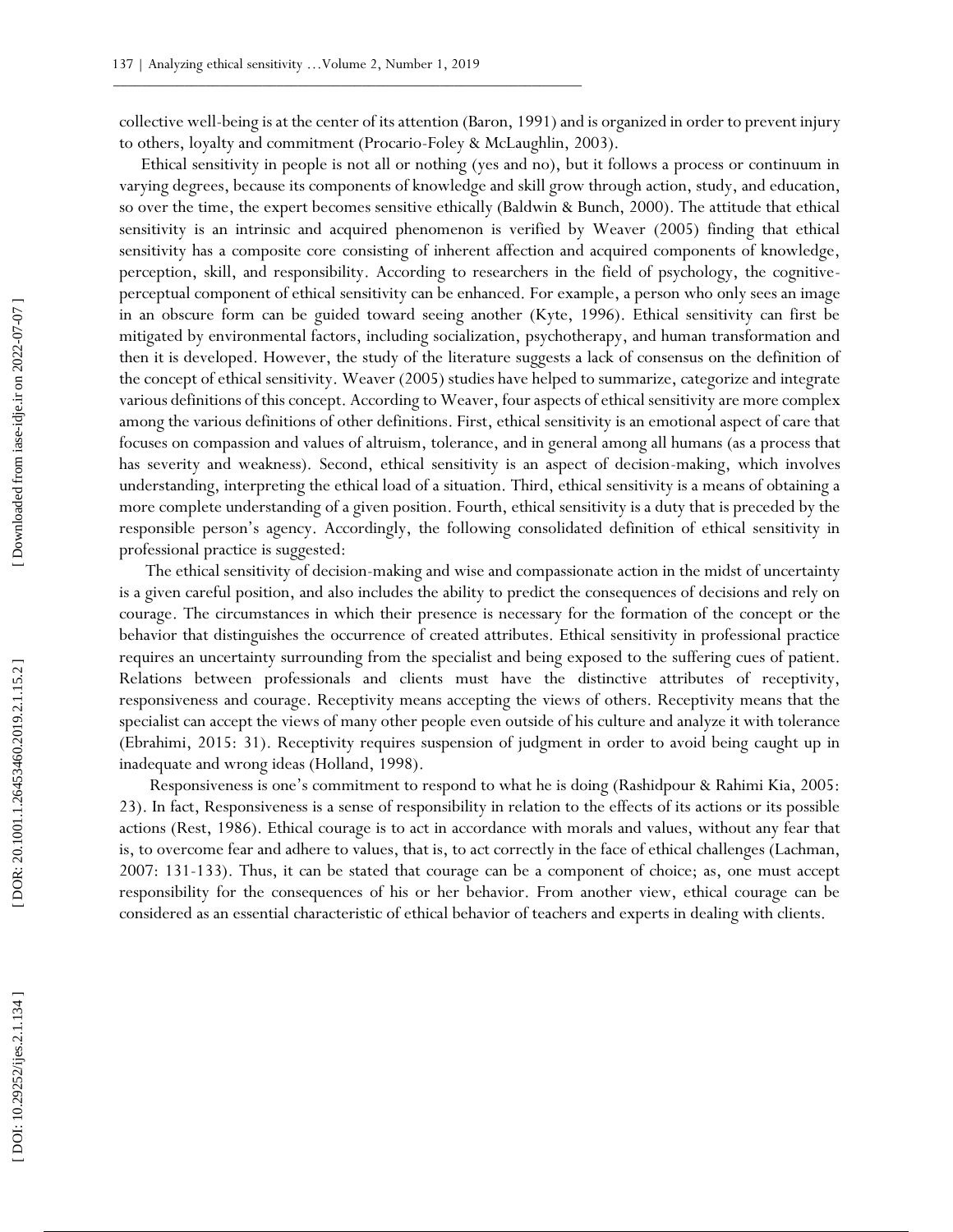| Preconditions      | <b>Interventions</b>                                                                                  |
|--------------------|-------------------------------------------------------------------------------------------------------|
| Suffering and      | Discussions about personal, local, national and international ethical examples to inform students of  |
| vulnerability cues | interpersonal, racial, ethnic, and international differences.                                         |
|                    | Highlighting the social, cultural and value context of students' living environment.                  |
|                    | Providing strategies for future educators who can identify student problems and learning.             |
|                    | Educate the research action approach to the education teachers to discern and treat the personality   |
|                    | and educational problems of students.                                                                 |
| Receptivity        | Expose to other cultures, life experiences, and histories.                                            |
|                    | Group activities enhancing tolerance, having a concern for social justice and respect for differences |
|                    | in order to increase the tolerance of teachers with their students in the future.                     |
|                    | Talk about different learning methods and techniques to develop skills and attitudes that lead to     |
|                    | collaboration and social responsibility.                                                              |
|                    | Developing listening skills, analyzing and criticizing educators in order to understand, focus and    |
|                    | address the needs and concerns of students.                                                           |
| Responsiveness     | Emphasize the rights and responsibilities of man towards others and job commitments by teaching       |
|                    | role teaching techniques to teacher education students in order to be accountable to the students'    |
|                    | academic and ethical issues and challenges.                                                           |
|                    | Use of educational opportunities for moral education to raise awareness of ethical issues and build   |
|                    | leadership capability among future educational teachers.                                              |
| Courage            | Emphasis on the acceptance of the results of professional behavior of teachers in dealing with        |
|                    | students.                                                                                             |
|                    | Support of teachers in order to prefer the benefits of students to their own benefits and that of     |
|                    | organization.                                                                                         |
|                    | Emphasize on the components of selection, responsibility and the presentation of educational          |
|                    | services.                                                                                             |

**Table 1.** Training ethical sensitivity based on its preconditions (inspired by Weawer & Mitcham, 2016)

In this section, the main attributes of ethical sensitivity: moral perception, affectivity, and dividing loyalties, including interpretation, justification, and reflection are explained in details.



Awakening is the beginning of an awareness of the ethical nature of a problem. Since awakening depends on something outside theoretical knowledge of the individual and is also self -referential, it can thus be said that awakening is the spontaneous recognition of the moral nature of a problem (Weaver, 2005). Detection of a particular ethical concern in a given position involves perceptual processing of suffering and vulnerability cues. Particularizing is influenced by the clarity of the signs, resources availability, and individual differences in motivation, maturity and experience (Weaver, 2005). An individual trait that causes people to experience different emotional responses in similar situations (Rezaian and Naji, 2009: 51). In fact, it can be stated that affectivity is spontaneous and manifested response to another (Nortvedt, 2003: 226). Interpreting means context -based translation. Interpretation allows for a complete understanding of what is happening in a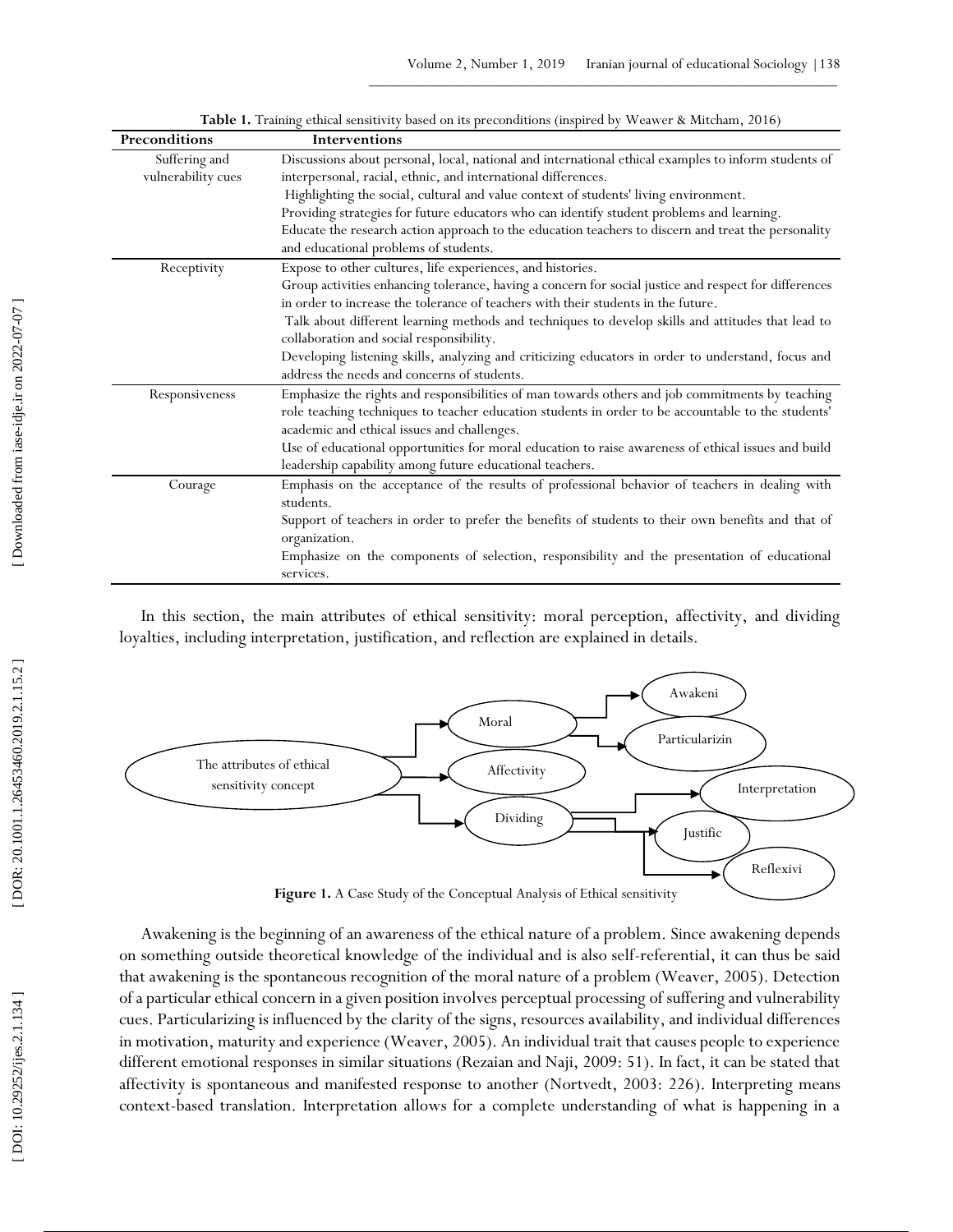situation to verify or reject moral perception. Interpretation may include the conversation between a teacher and a student to examine the difference between what is happening in a situation and what is to be expected (Lerman, 1998). justification means comparing the necessities of a given position with external criteria in order to determine legitimacy. Justifying also means adopting a position that "is adequately close to different positions so that different groups are considered justified" (Norman, 2000: 133).

Experts use rethinking to determine their role of care and service. This involves turning itself into an object of interest, in order to distinguish between its motivations, prejudices and preconceptions. In rethinking process, goals, commitments and personal ideals are compared with the needs of a more general position and humanity (Hawkins, 2001). Rethinking helps the experts to correct errors and deficiencies in their knowledge via providing the re -perception of situations and considering the details that are not recognized. Rethinking is lateral thinking process, flexibility and seeking to provide one or more strategies that allow professionals and teachers to be aware of the meaning and interpretation of their work (Peerson, Yong, 2003). The process of reflexivity is at its peak when facing moral challenge; the instructor can boldly make an ethical decision. Finally, it can be stated that continuous re -thinking; make educators sensitive to ethical issues and easier to understand and make decisions more stable. With regard to the attributes of the concept of ethical sensitivity, it can be stated that these attributes are on a continuum behind each other. In fact, it can be stated that until awakening is not created in the teacher, it will not be promoted to particularizing stage. So, in order to rethink for a teacher, he must go through the stages of awakening, particularizing, affectivity, interpretation, and finally justification. As it was said, and explaining the attributes of ethical sensitivity, some strategies are proposed to develop the education of ethical sensitivity among teacher's education students.

| Characteristics | <b>Solutions</b>                                                                                                                 |
|-----------------|----------------------------------------------------------------------------------------------------------------------------------|
| Awakening       | Encourage students to be update in the core areas of ethics.                                                                     |
|                 | Making students more sensitive via putting them in challenging ethical issues via challenging priori                             |
|                 | assumptions.                                                                                                                     |
| Particularizing | Educating a variety of theories and ethics in order to discover ethical issues in new situations.                                |
|                 | Use of strategies to increase the focus of teachers in teacher education centers in identifying and                              |
|                 | analyzing a specific ethical situation.                                                                                          |
|                 | The experience of dealing with various examples and situations in order to clarify the hidden<br>dimensions of a moral position. |
|                 | Study all the important elements of a situation before decision making for students.                                             |
|                 |                                                                                                                                  |
| Affectivity     | Studying ethical issues and discussions of teacher education students in relation to research in the field                       |
|                 | of humanities, history and art.                                                                                                  |
|                 | Small group discussions about issues that stimulate and enhance the students' moral imagination and<br>emotions.                 |
|                 | Provide strategies for communication between educators and students.                                                             |
| Interpret       | Foster mutual respect, fair hearing of opposing viewpoints and reexamination of perceptions and                                  |
|                 | reasoning                                                                                                                        |
|                 | Promoting multiculturalism through the displacement, exploring a range of different situations and                               |
|                 | paying attention to the status of socially oppressed groups.                                                                     |
|                 | Putting teacher education students at exposure to different ethical attitudes and helping their                                  |
|                 | identification.                                                                                                                  |
| Justification   | Ask students to evaluate prejudicial reports. Learn how to arrange their thoughts, arguing, and                                  |
|                 | achieve at rational results so that they can seek truth.                                                                         |
|                 | Review student assessments and critique curriculum evaluations to help them change their                                         |
|                 | curriculum and ethical behavior.                                                                                                 |
|                 | Teaching professional ethical rules and ethical decision-making patterns for teacher education                                   |
|                 | students.                                                                                                                        |

Table 2. The education of ethical sensitivity based on its basic attributes (inspired by Weawer & Mitcham, 2016)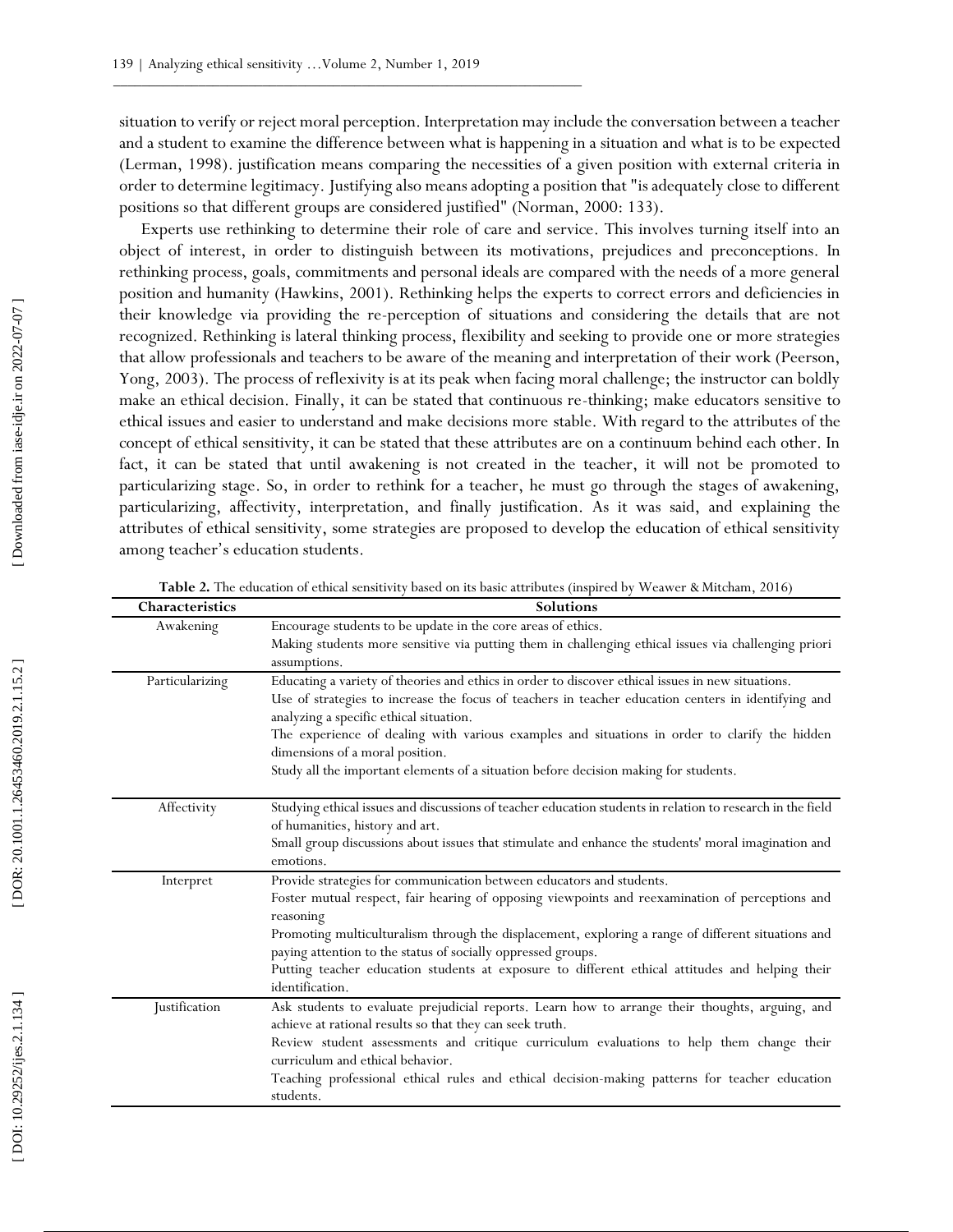|             | Group activities and experimental learning activities (such as scenarios and case studies).              |
|-------------|----------------------------------------------------------------------------------------------------------|
| Reflexivity | Individual and collective processing of ethical issues and humanities.                                   |
|             | Reporting from different aspects of a moral position and its criticism to strengthen reflexivity skills. |
|             | Strengthen the students' thinking power in teacher training centers using Brain storming techniques.     |

# **4 . Discussion**

Regarding the analysis of the concept of ethical sensitivity through the study of the review of literature, it can be stated that the purpose of the education and development of this concept is to assist students in accepting and analyzing the views of students, answering them, identifying and interpreting ethical issues, and Finally, justify, reflex and foresee the consequences of its ethical actions, and take advantage of methods that are effective in maintaining the student's personality coherence(Jafari Sani, Keshavarzi, Seadatee Shamir ,2017). Utilizing the proposed educational strategies, the future educator is enabled to consider the ethical components of a situation and the necessity of action based on conscious judgment. One of the ways in which the future educator is assisted is that he is get rid of universal principles such as social, personal, and kinship traditions and is instead involved in the details of a definite moral situation (Marzi , Seadatee Shamir ,2019).

Regarding what has been considered on in the analysis of the concepts of the growth of educational ethical sensitivity, it can be stated that the formal institution of educating educators by developing small and large groups of discussions, using various teaching methods such as role play, brainstorming, and action research can increase the awareness and recognition of educators from a moral position and increase their patience and tolerance in confronting diverse and opposing views towards fostering the morale of social justice can have great impact.

This will be internalized through the emphasis on the growth of skills such as listening, analyzing and criticizing ethical situations, and paying attention and respect to the discovery of individual differences within the future educators. The above guidelines can lead to the training of educators for analyzing moral situations, thereby helping to identify ethical issues and awareness of their values and students; hence the need for education of education educators is emphasized for responsible, ethical and respectful service for students by respecting them. Educational educators should interact with students through justice and fairness, timely feedback and respect for their relationships with students (seadatee Shamir A, Mazboohi, MARZI. (2019). In another view, educating future educators in the development of ethical sensitivity requires that educators have the necessary skills to facilitate discussion and encourage future educators to group activities such as false play and fiction writing (Seadatee Shamir, Sanee'I Hamzanlouyi (2017). Also, formal education institutions can teach professional ethics rules and explain ethical decision -making patterns to reinforce ethical arguments and discover moral situations, or seek truth (Seadatee Shamir, Tahergholami, Jalai, 2017). This is possible by stimulating imagination and moral feelings, as well as disrupting societal, cultural and individual beliefs marginalizing them can be possible by which the educators can process and reflex ethical issues.

Those who play the role of teaching ethical sensitivity to teacher education students should have the necessary competencies to facilitate students' education (Seadatee Shamir, Kiamanesh, Kadivar, Hamidi, 2010) therefore, it is recommended that educators, intellectual ability, ability to analyze and master technical and methodological approaches to develop this concept among the students and the relevant organization should be careful in choosing these experts (Seadatee Shamir, Mazbohi, 2018).One of the issues that, in turn, can jeopardize the development and teaching of ethical sensitivity in teacher according to many researcher's education (Taheri, dortaj, delavar, Seadatee Shamir,2019; Tanhaye Reshvanloo, keramati, Seadatee Shamir ,2016) (future educators) is that in practice it is possible to make contradiction between the training practices mentioned in Tables 1 and 2 and the general system missions. This contradiction can be created by emphasizing of the educational system on the technical issues that educators have to enforce it. The existence of competition morale between students, the classification of students in the "smart and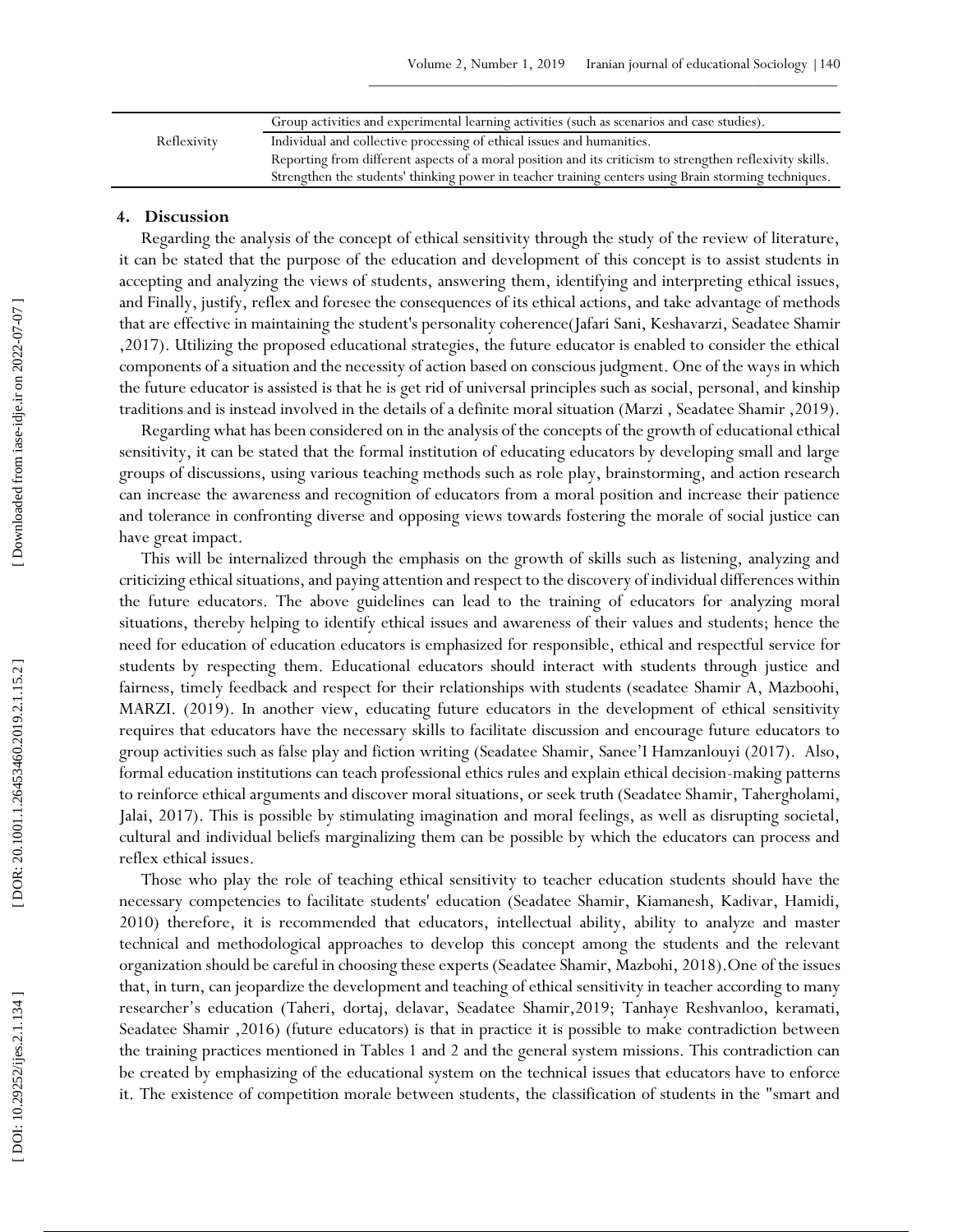lazy" categories and such terms can make an educator blind to the concerns of all students. Also implicit acceptance and deliberate tolerance of fraud in the provision of school reports to regional education as well as district education to the provincial Education Directorate and mechanization of the education process can make this ethical sensitivity less important (Seadatee Shamir, Najmi, Rezaiee Haghshenas,2018). Hence, such issues can lead to the behavioral contradiction of the educators and lead to less emphasis of ethical sensitivity among the educators.

## **References**

- Ahangari F. (2007). History and fundamentals of ethics in Iran and the World. Ethics in Science and Technology; 2(34): 11 -22. [In Persian].
- Baldwin D C, Bunch W H. (2000). Moral reasoning, professionalism, and the teaching of ethics to orthopedic surgeons. Clinical Orthopedics & Related Research, 2(378): 97 -103.
- Baron M. (1991). Impartiality and friendship. Ethics, 101: 836 -857.
- Chughtai M, Jamil B, Mahboob U. (2019). Developing and validating a questionnaire to Measure Ethical Sensitivity of Freshly Graduated Dentists: Journal of the Pakistan Medical Association. 69(4):518 -522.
- Ebrahimi I. (2013). Preparing and fit a model for the study of ethical sensitivity and its relationship with the teaching of the teachers of the city of Kamyaran. Faculty of Humanities and Social Sciences of Kurdistan University. [in Persian].
- Ebrahimi S. (2015). Investigating the predictors of ethical sensitivity in primary school teachers in Sanandaj. Faculty of Humanities and Social Sciences of Kurdistan University. Ethical sensibility. Nursing Philosophy: 4(3): 222 -230. [in Persian].
- Farastkhah M. (2014). We Iranians (historical and social backgrounds of Iranian moods). Tehran: Ney Publishing. [in Persian].
- Farhud D. (2011). Ethics education. Journal of Ethics in Science and Technology, 6(3): 1 -6. [in Persian].
- Ghaneirad M A. (2014). Meeting of the Professional Ethics of Science in Iran, attended by Sadegh Ainvand, Hadi Khaniki, Dariush Farhud and Mohammad Amin Ghaneirad.
- Gholami K, Ebrahimi I. (2015). Designing an Ethical Sensitivity Model and its Relationship with Teaching Teachers. Ethics in science and technology. 12(2): 85 -94. [in Persian].
- Hawkins G. (2001). The ethics of television. International Journal of Cultural Studies. 4(2): 14 -19.
- Holland M G. (1998). Touching the weights: Moral perception and attention.
- Imanifar N, Vaghar Seydin A, Afshar L, Sharifzadeh G R. (2015). Comparison of the effect of teaching ethics to ethical narrative and lecture on ethical sensitivity of nurses. Medical ethics. 9(12): 95 -125. [in Persian].
- Izadi A, Imani E, Khademi Z, Asadi Noqabi F, et all. (2013). Nurses' moral correlations with their caring behavior. Ethics and Medical History. 6(2): 43 -56. [in Persian].
- Khaniki H. (2014). Meeting of the Professional Ethics of Science in Iran, attended by Sadegh Ainvand, Hadi Khaniki, Dariush Farhud and Mohammad Amin Ghanaian. Reflected on Iranian Society site, available at http://jameeirani.ir/.
- Kyte R. (1996). Moral reasoning as perception: A reading of Carol Gilligan. Hypanthia. 11(3): 97 -113.
- Lachman V. (2007). Moral Courage: A Virtue in need development? Measure Nursing. 16(2): 131 -133.
- Lerman L G. (1998). Teaching moral perception and moral judgment in legal ethics courses: A dialogue about goals. William & Mary Law Review. 3(9): 457 -487.
- Lutzen K, Dahlqvist V, Eriksson S, Norberg A. (2006). Developing the concept of sensitivity in health. Nursing Ethics. 13 (2): l0-16.
- Nadaraja S R, Mustafa M. (2017). Ethical Sensitivity of Accounting Students: Evidence from Malaysia. International Review of Management and Marketing. 7(1): 373 -378.
- Najarzadegan F. (2009). Approach to Ethics and Islamic Education. Tehran: Ma'aref Publishing. [in Persian].
- Norman R. (2000). Applied ethics: What is applied to what? Utilities. 12(2): 119 -136.
- Nortvedt P. (2003). Subjectivity and vulnerability: Reflections on the foundation of ethical sensibility. Nursing Philosophy: 4: 222 230.
- Peerson A, Yong V. (2003). Reflexivity in nursing: Where is the patient? Where is the nurse? The Australian Journal of Holistic Nursing: 10: 30 -45.
- Peikani J. (2013). From folk ethics to ethics philosophy. metaphysics. The fifth year, 16: 129-142. [in Persian].
- Procario -Foley E G, McLaughlin M T. (2003). A propaedeutic for a framework: Professions Education. British Journal of Education, Society Research. 2(378): 97 -103.
- Rashidpour A, Rahimi Kia A. (2005). Accountability and Government. Magazine Tadbir. 160: 22 -25. [in Persian].
- Rest J. (1986). Moral development: Advances in research and theory. New York: Praeger.
- Rezaian A, Naji M J. (2009). Excitement and Personality Effects on Job Satisfaction. Management perspective. No. 33 Pages 49 66. [in Persian].